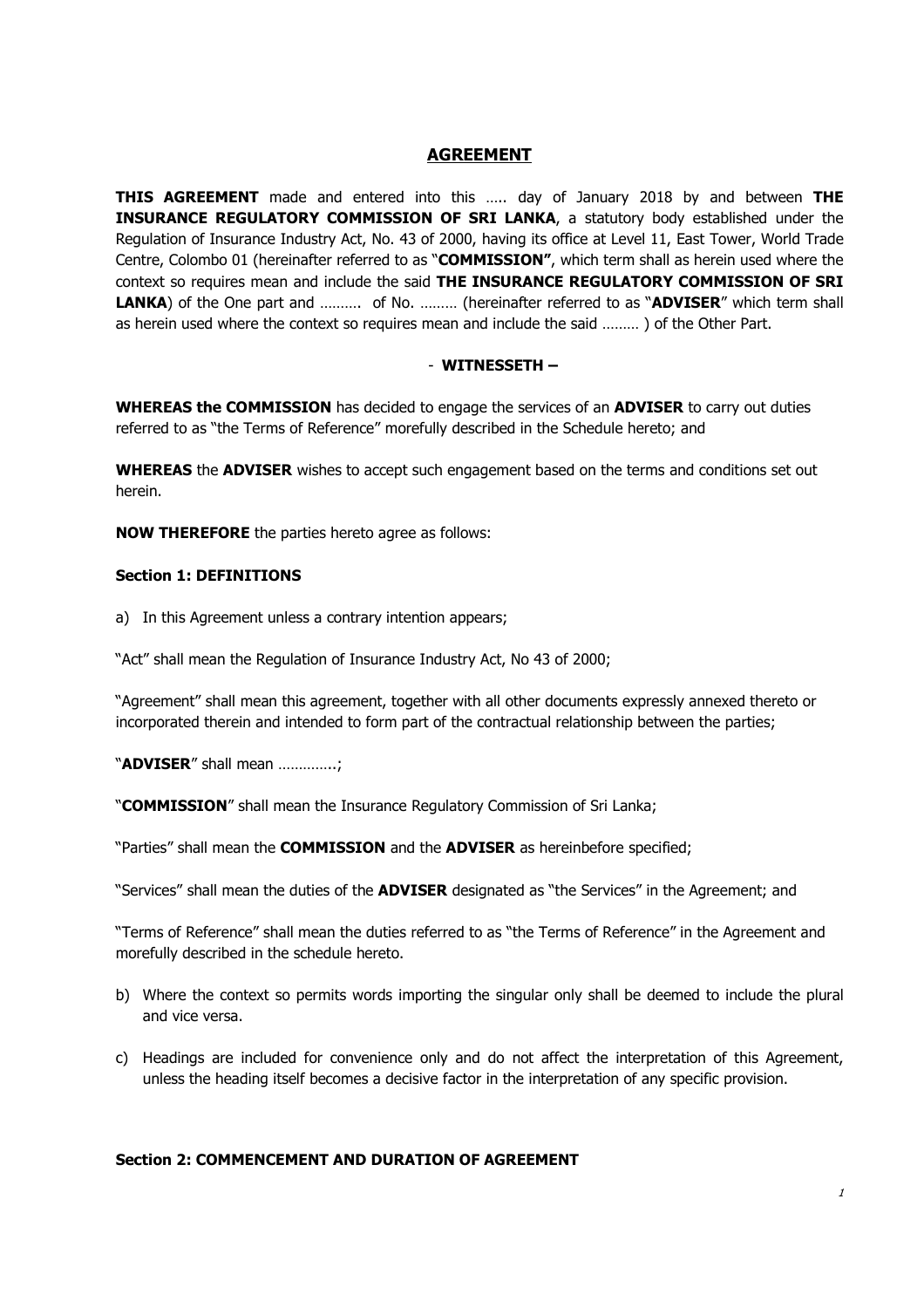The **ADVISER** shall perform the Services commencing from …… December 2017 for a period of one month (01) to …….January 2018 unless terminated as provided under this Agreement and may be renewed for a further period by mutual agreement.

## **Section 3: REMUNERATION**

The **COMMISSION** shall pay the **ADVISER** a fixed all inclusive remuneration of Rs/USD.…….. for the Services performed in terms of the Terms of Reference (ToR). The remuneration will be released based on the services performed as per the TOR and after the final report is submitted with the recommendation up to a maximum amount of 90% of the agreed remuneration. 10% will be retained and released after post review period upon submission of a satisfactory report by the TEC to the PE after five days of receiving the proposals.

## **Section 4: REPORTING REQUIREMENTS AND PLACE OF WORK**

- (a) The **ADVISER** shall report to the Director General of the **COMMISSION** on matters entrusted to her/him, according to the duties specified in the Terms of Reference.
- (b) The **ADVISER** will be provided a working environment provided at the Office of **COMMISSION** upon request.

## **Section 5: GENERAL COVENANTS**

The **ADVISER** covenants and agrees:-

- a) that during the term of engagement the **ADVISER** shall devote the whole of her/his time and attention to the performance of the services and shall at all times act with due diligence and in accordance with the Terms of Reference. The **ADVISER** shall make or assist in making all such reports and recommendations as may be contemplated by the Terms of Reference or as may be reasonably required by the **COMMISSION** within the general scope of the engagement, and shall all times cooperate with the **COMMISSION**, its employees and agents. After termination of the Agreement, the **ADVISER** shall continue to cooperate with the **COMMISSION** to such reasonable extent as may be necessary to clarify or explain any reports or recommendations made by her/him.
- b) the **ADVISER** shall be independently and shall not directly or indirectly be engaged or be concerned in any other paid employment or commercial pursuit which may give rise to a conflict of interest with the services provided to the **COMMISSION**.
- c) that at all times and in all places to conduct herself/himself with the propriety and decorum consistent with the Agreement and shall not be guilty of intemperate behavior or of any act or conduct which may reflect adversely on her/his ability or integrity or which may cause loss or damage to property or reputation of the **COMMISSION**.
- d) not to disclose or reveal to any person any information or knowledge concerning information provided by the **COMMISSION** or information or knowledge which is gathered whilst performing the assignment or matters concerning the **COMMISSION** which may come to her/his knowledge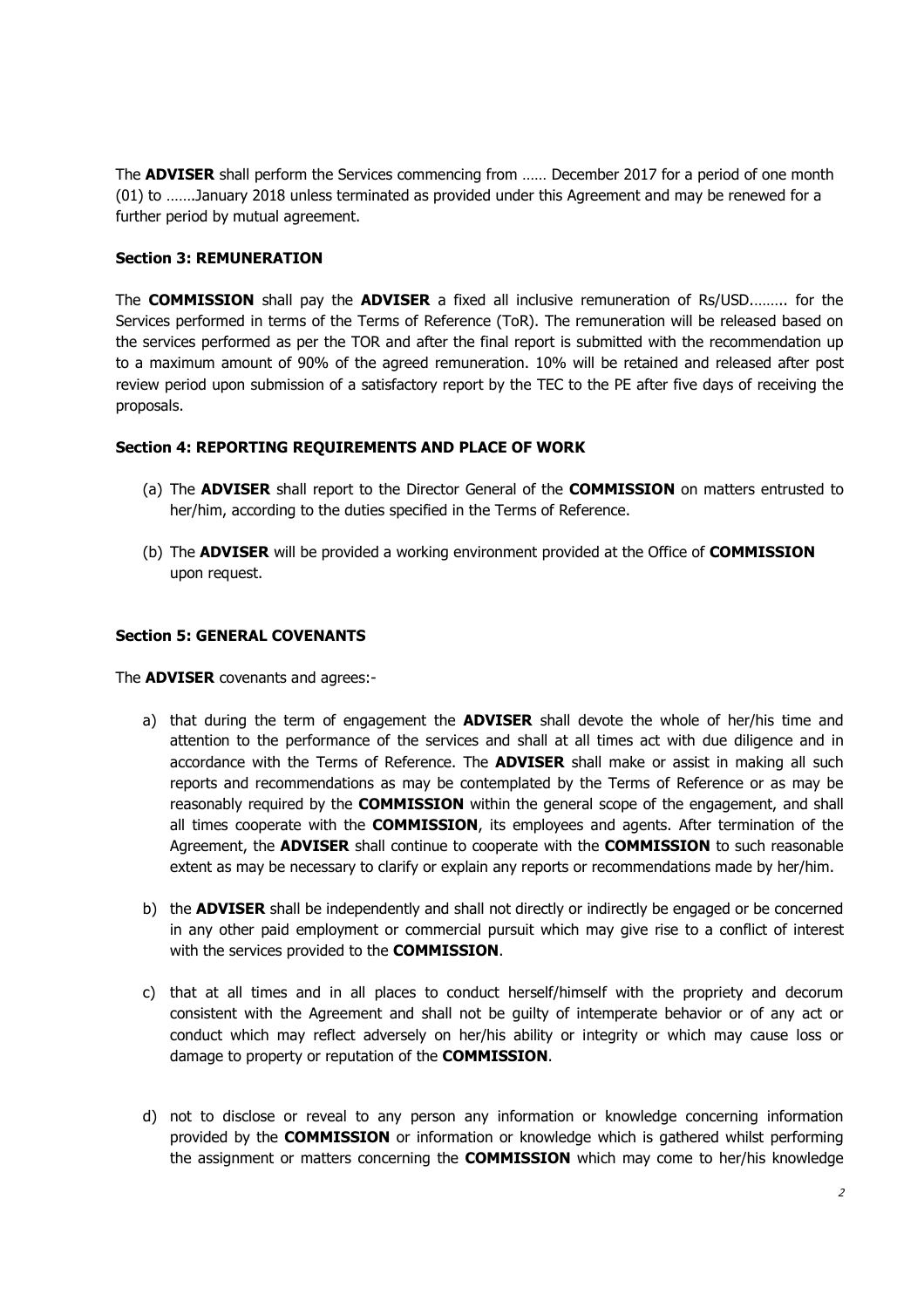during the period of the Agreement with the **COMMISSION,** except with the knowledge and prior authority given in writing by the **COMMISSION** and to keep with complete secrecy of all information entrusted to her/him and further agrees not use or attempt to use any such information in any manner which may injure or cause loss either directly or indirectly to the **COMMISSION**, any of its Members or Staff or the Insurance Industry.

- e) that the obligations and duties cast on her/him by the immediately preceding paragraph shall be binding on her/him not only during the period of agreement with the **COMMISSION** but shall continue to be binding on her/him after the termination of the Agreement.
- f) that after the conclusion of the Agreement, the **ADVISER** shall not without the consent of the **COMMISSION** engage in subsequent work on or in connection with the engagement or arising out of the engagement provided, however, that such consent shall not be unreasonably withheld.
- g) that all reports, notes, statistics, and other documents and data compiled or made by the **ADVISER** while performing the Services shall be the property of the **COMMISSION** and upon termination of the Agreement shall be disposed of as the **COMMISSION** shall direct. The **ADVISER** shall not use such documents and data for purposes unrelated to the Services without the prior written approval of the **COMMISSION**.

## **Section 6: TERMINATION OF THE AGREEMENT**

- a) This Agreement may be terminated by either party by giving one week written notice.
- b) The **COMMISSION** may terminate this Agreement at any time without notice or payment in lieu of notice on the ground of misconduct and/or breach of any express or implied term of the Agreement by the ADVISER.
- c) The **ADVISER** shall furnish to the **COMMISSION** the original certificates of academic/professional qualifications which will be returned after perusal. If it is proved at any time that there are discrepancies in any of the certificates submitted by the **ADVISER**, the services will be liable for immediate termination without compensation.

## **Section 7: FORCE MAJEURE**

Neither party will be liable for any delay in performing or failure to perform any of its obligations under this Agreement due to any cause outside its reasonable control. Such delay or failure will not constitute a breach of this Agreement and the time for performance of the affected obligation will be extended by such period as is reasonable on the mutual agreement of parties.

## **Section 8: APPLICABLE LAW**

This Agreement shall be governed by and constructed in accordance with the laws for the time being in force in Sri Lanka.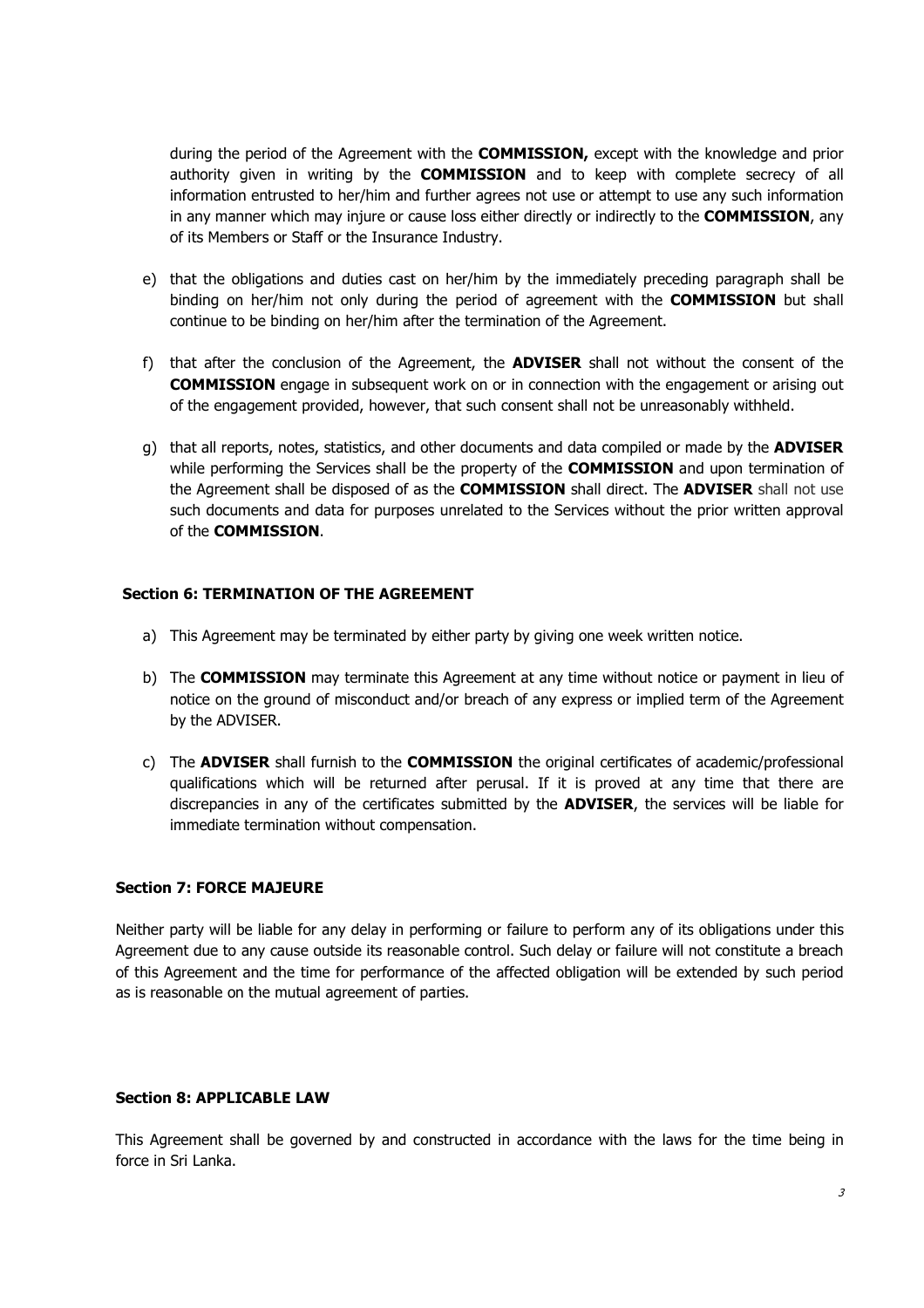## **Section 9: DISPUTE RESOLUTION**

Any dispute arising out of this Agreement, which cannot be amicably settled between the Parties, shall be referred to adjudication/ arbitration in accordance with laws of Sri Lanka.

#### **Section 10: SEVERABILITY**

If any provisions of this Agreement shall be or determined to be illegal, invalid, void or voidable the legality or validity of the remainder of this Agreement shall not be affected and the remainder of the Agreement shall continue in full force and effect.

#### **Section 11: RELATIONSHIP OF THE PARTIES**

Nothing contained in these conditions or in the Agreement shall be constructed as establishing or creating any relationship other than that of independent contractor between the **COMMISSION** and the **ADVISER**.

#### **Section 12: ASSIGNMENT OF RIGHTS**

No party to this agreement may assign, transfer or propose to assign or transfer its rights or interests under this Agreement without the prior written consent of the other party.

#### **Section 13: ENTIRE AGREEMENT**

This Agreement together with Schedules referred to herein shall set forth the entire Agreement as undertaking among the parties as to the subject matter hereof which supersedes all prior agreement if any, whether oral or written, express or implied. Any modifications of or alterations to any party of this Agreement shall be writing and signed by signatories hereto.

**IN WITNESS WHEREOF** the said **INSURANCE REGULATORY COMMISSION OF SRI LANKA** and ............ have placed their signatures hereunto and to one other of the same tenor as these presents at Colombo on the date mentioned hereunder.

............................................................. **Damayanthi Fernando Date: Damayanthi Fernando Date: Date: Date: Date: Date: Director General for and on behalf of the COMMISSION** 

**Witnesses:** 

**1) ……………………………………………….**